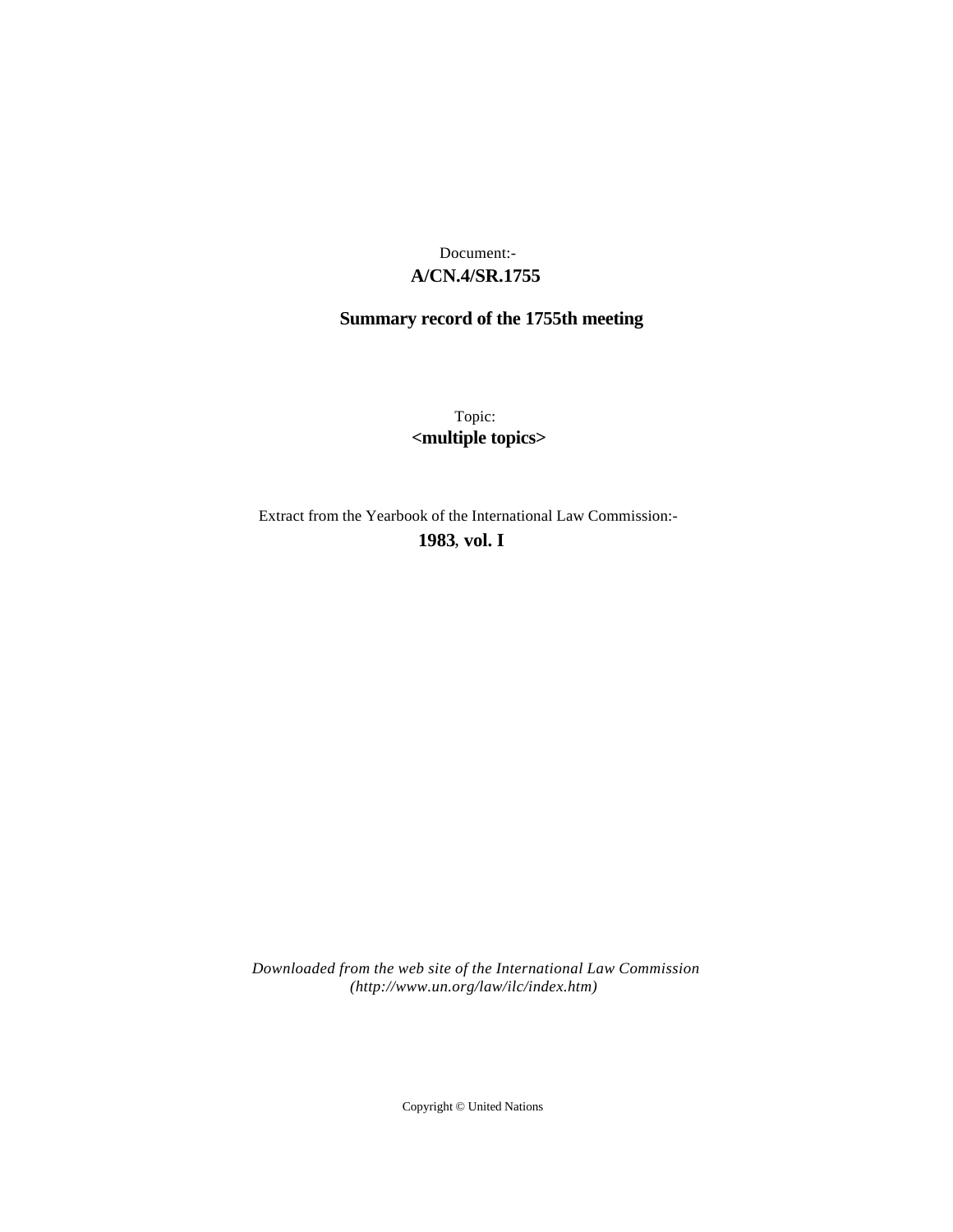# **1754th MEETING**

*Wednesday, 4 May 1983, at 10.15 a.m.*

*Outgoing Chairman:* Mr. Paul REUTER

#### *Chairman:* Mr. Laurel B. FRANCIS

*Present:* Mr. Balanda, Mr. Barboza, Mr. Diaz Gonzalez, Mr. Evensen, Mr. Flitan, Mr. Lacleta Munoz, Mr. Mahiou, Mr. Malek, Mr. McCaffrey, Mr. Quentin-Baxter, Mr. Razafindralambo, Sir Ian Sinclair, Mr. Stavropoulos, Mr. Sucharitkul, Mr. Thiam, Mr. Ushakov, Mr. Yankov.

#### **Election of officers**

# *Mr. Francis was elected Chairman by acclamation. Mr. Francis took the Chair.*

1. The CHAIRMAN thanked the outgoing Chairman for the efficient and distinguished manner in which he had conducted the proceedings of the previous session and the opening phase of the present one. He also expressed the Commission's warm appreciation of the ability with which the outgoing Chairman had represented it at the thirtyseventh session of the General Assembly. Lastly, he thanked members for the honour they had done him by electing him Chairman.

*Mr. Yankov was elected first Vice-Chairman by acclamation.*

*Mr. Razafindralambo was elected second Vice-Chairman by acclamation.*

*Mr. Lacleta Munoz was elected Chairman of the Drafting Committee by acclamation.*

*Mr. Jagota was elected Rapporteur by acclamation.*

# **Adoption of the agenda (A/CN.4/361)**

2. The CHAIRMAN drew attention to the fact that adoption of the provisional agenda in no way prejudged the order in which the items were to be considered.

*The provisional agenda (A/CN.4/361) was adopted on that understanding.*

#### **Organization of work**

3. The CHAIRMAN pointed out that, in paragraph 255 of its report on its thirty-fourth session,<sup>1</sup> the Commission had expressed the intention of proceeding at an early stage during the present session to a general debate in plenary on the draft Code of Offences against the Peace and Security of Mankind (item 4 of the agenda), on the basis of a first report to be submitted by the Special Rapporteur. It would also be remembered that a number

*Yearbook. . . 1982,* vol. II (Part Two), p. 121.

of the draft articles on jurisdictional immunities of States and their property (item 2 of the agenda) had been referred to the Drafting Committee for further refinement, a process which, he hoped, would be actively pursued at the present session.

4. After a discussion in which Mr. THIAM, Mr. SUCHARITKUL, Mr. USHAKOV, Sir Ian SINCLAIR and Mr. REUTER took part, the CHAIRMAN suggested that the Commission should start its work with item 4 of the agenda (Draft Code of Offences against the Peace and Security of Mankind).

// *was so agreed.*

*The meeting rose at 11.30 a.m.*

## **1755th MEETING**

#### *Thursday, 5 May 1983, at 10.15 a.m.*

# *Chairman:* Mr. Laurel B. FRANCIS

*Present:* Mr. Balanda, Mr. Barboza, Mr. Calero Rodrigues, Mr. Diaz Gonzalez, Mr. Evensen, Mr. Flitan, Mr. Lacleta Munoz, Mr. Mahiou, Mr. Malek, Mr. McCaffrey, Mr. Quentin-Baxter, Mr. Razafindralambo, Mr. Riphagen, Sir Ian Sinclair, Mr. Stavropoulos, Mr. Sucharitkul, Mr. Thiam, Mr. Ushakov, Mr. Yankov.

## **Draft Code of Offences against the Peace and Security of Mankind (A/CN.4/364,<sup>1</sup> A/CN.4/365, A/CN.4/368, A/ CN.4/369 and Add.l and 2<sup>2</sup> )**

# [Agenda item 4]

#### FIRST REPORT OF THE SPECIAL RAPPORTEUR

1. The CHAIRMAN invited the Commission to begin its consideration of item 4 of the agenda. Following the Commission's decision at its thirty-fourth session, $\frac{3}{2}$  the General Assembly had requested it to comply with General Assembly resolution 36/106, of 10 December 1981, and to submit a preliminary report on the draft code to the Assembly at its thirty-eighth session. The Commission was therefore giving urgent consideration to the item. The documents on the topic presented to the Commission comprised the Special Rapporteur's first report (A/CN.4/364), the analytical paper (A/CN.4/365) prepared pursuant to the request contained in paragraph 256 of the Commission's report on its thirty-fourth session and the Government comments received so far (A/CN.4/ 369 and Add.l and 2). In addition, the Secretariat was preparing a compendium of relevant international

<sup>&</sup>lt;sup>1</sup> Reproduced in Yearbook . . . 1983, vol. II (Part One).

<sup>2</sup>  *Idem.*

*<sup>3</sup> Yearbook. . . 1982,* vol. II (Part Two), p. 121, para. 256.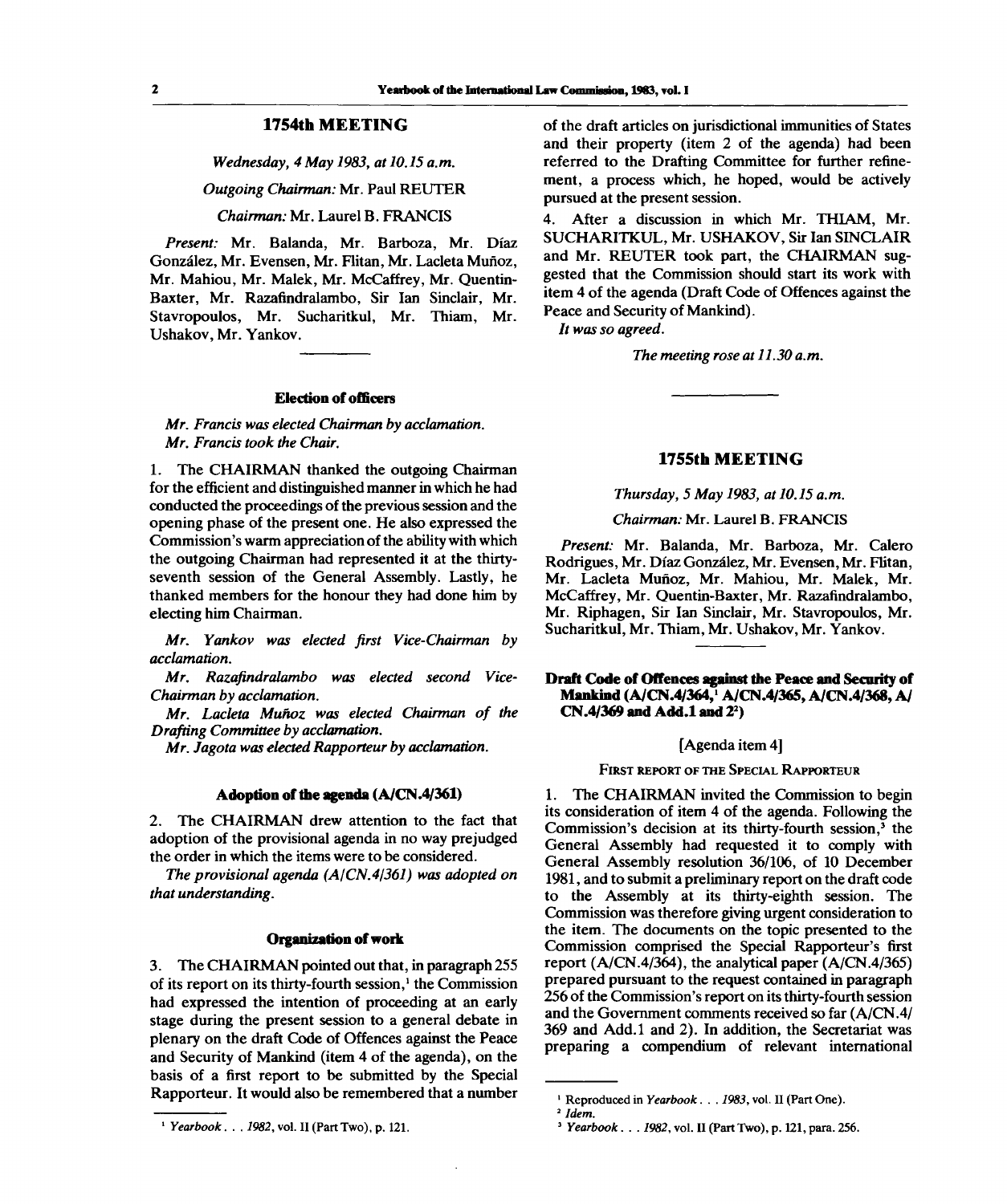instruments (A/CN.4/368) which would be circulated to members shortly.

2. He invited the Special Rapporteur to introduce his first report.

3. Mr. THIAM (Special Rapporteur) said that he wished to emphasize the necessarily exploratory nature of his report, whose purpose was to place a number of questions before the Commission and elicit answers that would guide him in his work.

4. It was by resolution 177 (II), of 21 November 1947, that the General Assembly had assigned the Commission the task of elaborating a draft code of offences against the peace and security of mankind. Such a difficult topic, which had not yet resulted in an international instrument, had given rise to enthusiasm, followed by hesitation and procrastination. More than once, optimism had yielded to pessimism. A wealth of legal writings had emerged, but no positive decision had been taken. Precisely because the subject-matter was tied in with events occurring at different periods in history, efforts had been made to study it, only to be abandoned later. It was his hope, however, that the topic could at last be dealt with comprehensively and that an international instrument would be adopted. To date, it had always been after acts of violence, wars and other events which had aroused strong feelings throughout the world that the international community had been concerned to seek solutions based on law.

5. In historical terms, it was as a result of the enormity of the crimes committed during the Second World War that the subject had truly assumed an important place in the conscience of men. An effort had then been made to find ways of penalizing the atrocities and violations of human rights and breaches of the laws of war that the world had witnessed. However, even by the time of the First World War, the atrocities perpetrated had led to affirmations that war crimes would not go unpunished. Thus, following the acts of destruction committed by the retreating German troops, the French Government had stated in 1918 that all violations of the international laws of war would entail punishment. In 1919, the Commission on the Responsibility of the Authors of the War and on Enforcement of Penalties had been established to determine the acts committed during the war and the responsibilities incurred. That Commission had prepared a report in which it proposed the establishment of an international jurisdiction to pass judgment on individuals committing war crimes.<sup>4</sup> However, the Allied Powers of the time had considered that it was not possible to penalize, on the basis of law, acts committed in violation of the laws of war. One of them had adopted the report only with a reservation to the effect that acts of Heads of State incurred political responsibility but not penal mearred pontical responsionity out not penal<br>responsibility.<sup>5</sup> Consequently, the Treaty of Versailles of

4 See the relevant extract from this report in United Nations, *Historical survey of the question of international criminal jurisdiction,* memorandum by the Secretary-General (Sales No. 1949.V.8), p. 47, appendix 1.<br>5 Hid

1919 had in the end referred only to the political responsibility of the former Emperor William II. Since the special tribunal constituted to try the accused would have had to be guided not by law but by motives of policy, no criminal prosecution had had any chance of acceptance. It was by invoking the absence of a legal basis for such prosecution that the Government of the Netherlands had declined to surrender the former monarch to the Allies for trial.

6. During the period between the wars, the question had continued to be of concern to jurists and diplomats. Three organizations, the International Law Association, the Inter-Parliamentary Union and the International Association for Penal Law, had given impetus to major advances in legal thinking. The first of those organizations had, in 1926, prepared a draft statute for an international penal court; the International Association for Penal Law had adopted, in 1928, a draft statute for the creation of a criminal chamber within the PCIJ; and the three bodies had entrusted to the Romanian jurist, Vespasien Pella, the task of preparing a draft international penal code, which was published in 1935 (see A/CN.4/364, paras. 14-17).

7. Along with the scholars, diplomats had sought to find solutions capable of providing a legal basis for the prosecution of criminal acts constituting offences against peace or human rights. In the 1930s, many conflicts had broken out in Europe and even in Latin America and Africa. However, diplomacy had already been trying to find ways of coping with the problems. The Protocol for the Pacific Settlement of International Disputes, adopted at Geneva in  $1924$ ,  $\epsilon$  which had established the principle of compulsory arbitration, had for the first time qualified wars of aggression as international crimes. In 1927, the Declaration concerning Wars of Aggression, adopted at the eighth Assembly of the League of Nations,<sup>7</sup> had also regarded war of aggression as an international crime. Neither of those instruments had been made effective. Lastly, the Kellogg-Briand Pact, the General Treaty for Renunciation of War as an Instrument of National Policy,<sup>8</sup> had been signed on 27 August 1928. It, too, was never to be implemented. Mention should also be made of the adoption in 1937, at the initiative of the League of Nations, of the Convention for the Creation of an International Criminal Court<sup>9</sup> to deal with terrorism. That instrument, adopted following two assassinations which had kindled strong feelings in the international community, had never entered into force.

8. During the Second World War, the Allied Powers had undertaken not to permit a repetition of the hesitations and errors which had characterized the attitude of the Allies after the First World War. It was possible to mention, in that connection, the Inter-Allied Declaration

*Ibid.*, p. 52, appendix 2.

<sup>6</sup> League of Nations, *Official Journal, Special Supplement No. 21,* p. 21.

<sup>7</sup>  *Ibid. No. 54,* p. 155.

<sup>8</sup> League of Nations, *Treaty Series,* vol. XCIV, p. 57.

<sup>9</sup> League of Nations, document C.547(l). M.384(l). 1937.V, reproduced in United Nations, *Historical survey of the question of international criminal jurisdiction. .* ., p. 88, appendix 8.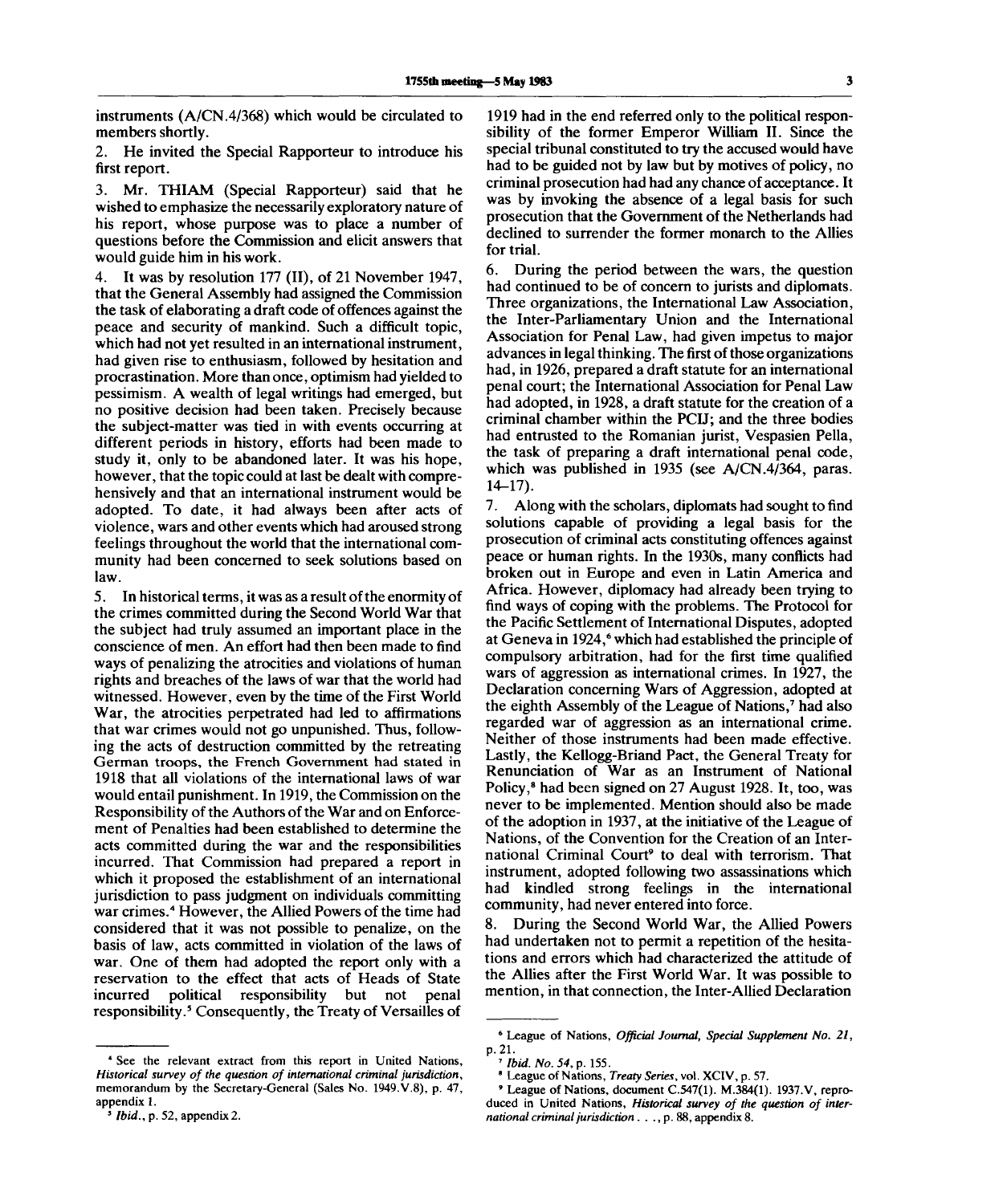signed at St. James's Palace in 1942 by the United Kingdom Government and the Governments-in-exile in London, the Inter-Allied Declaration of 1942, issued simultaneously in London, Moscow and Washington, and the Moscow Declaration, done in the name of the "Big Three" in 1943 *(ibid.,* para. 24). All had expressed the need to punish those responsible for war crimes. It was for that reason that the Agreement for the prosecution and punishment of the major war criminals of the European Axis,<sup>10</sup> which established the International Military Tribunal of Nurnberg, had been adopted on 8 August 1945. The Nurnberg system had been criticized for violating the principle *nullum crimen sine lege* and for setting up *ad hoc* jurisdictions.

The soul-searching to which the Nürnberg Judgment had given rise in the international community had led the United Nations General Assembly to request the Commission to scrutinize the Judgment in order to determine its guiding principles. Simultaneously, the Commission had been entrusted with the task of elaborating a draft code of offences against the peace and security of mankind. Prepared in 1951, that draft had been submitted to the General Assembly, which had referred it back to the Commission; the Commission had submitted a new version to the Assembly in 1954." However, the General Assembly had postponed consideration of the draft on the grounds that it was preferable to await the adoption of a definition of aggression.<sup>12</sup> As that definition had been adopted only in 1974, it was possible that the draft code had been overtaken by developments in the international community.

10. The text of the draft code adopted by the Commission at its sixth session in 1954 read as follows:

#### *Article 1*

Offences against the peace and security of mankind, as defined in this Code, are crimes under international law, for which the responsible individuals shall be punished.

#### *Article 2*

The following acts are offences against the peace and security of mankind:

(1) Any act of aggression, including the employment by the authorities of a State of armed force against another State for any purpose other than national or collective self-defence or in pursuance of a decision or recommendation of a competent organ of the United Nations.

(2) Any threat by the authorities of a State to resort to an act of aggression against another State.

(3) The preparation by the authorities of a State of the employment of armed force against another State for any purpose other than national or collective self-defence or in pursuance of a decision or recommendation of a competent organ of the United Nations.

(4) The organization, or the encouragement of the organization, by the authorities of a State, of armed bands within its territory or any other territory for incursions into the territory of another State, or the toleration of the organization of such bands in its own territory, or the toleration of the use by such armed bands of its territory as a base of operations or as a point of departure for incursions into the territory of another State, as well as direct participation in or support of such incursions.

(5) The undertaking or encouragement by the authorities of a State of activities calculated to foment civil strife in another State, or the toleration by the authorities of a State of organized activities calculated to foment civil strife in another State.

(6) The undertaking or encouragement by the authorities of a State of terrorist activities in another State, or the toleration by the authorities of a State of organized activities calculated to carry out terrorist acts in another State.

(7) Acts by the authorities of a State in violation of its obligations under a treaty which is designed to ensure international peace and security by means of restrictions or limitations on armaments, or on military training, or on fortifications, or of other restrictions of the same character.

(8) The annexation by the authorities of a State of territory belonging to another State, by means of acts contrary to international law.

(9) The intervention by the authorities of a State in the internal or external affairs of another State, by means of coercive measures of an economic or political character in order to force its will and thereby obtain advantages of any kind.

(10) Acts by the authorities of a State or by private individuals committed with intent to destroy, in whole or in part, a national, ethnic, racial or religious group as such, including:

- (i) Killing members of the group;
- (ii) Causing serious bodily or mental harm to members of the group;
- (iii) Deliberately inflicting on the group conditions of life calculated to bring about its physical destruction in whole or in part;
- (iv) Imposing measures intended to prevent births within the group;
- (v) Forcibly transferring children of the group to another group.

(11) Inhuman acts such as murder, extermination, enslavement, deportation or persecutions, committed against any civilian population on social, political, racial, religious or cultural grounds by the authorities of a State or by private individuals acting at the instigation or with the toleration of such authorities.

- (12) Acts in violation of the laws or customs of war.
- (13) Acts which constitute:
- (i) Conspiracy to commit any of the offences defined in the preceding paragraphs of this article; or
- (ii) Direct incitement to commit any of the offences defined in the preceding paragraphs of this article; or
- (iii) Complicity in the commission of any of the offences defined in the preceding paragraphs of this article; or
- (iv) Attempts to commit any of the offences defined in the preceding paragraphs of this article.

#### *Article 3*

The fact that a person acted as Head of State or as responsible government official does not relieve him of responsibility for committing any of the offences defined in this Code.

#### *Article 4*

The fact that a person charged with an offence defined in this Code acted pursuant to an order of his Government or of a superior does not relieve him of responsibility in international law if, in the circumstances at the time, it was possible for him not to comply with that order.

11. At the present stage, it was important first of all for the Commission to determine what should be added to or deleted from the draft. The problems in that regard could be divided into three categories, according to whether they concerned the scope of the draft, the methodology of codification or the implementation of the draft.

12. The first category encompassed the question of the offences to which the codification applied and the question of the subjects of law to which international criminal responsibility might be attributed. With regard to the first question, under article 1 of the 1954 draft code, offences against the peace and security of mankind defined in the code were crimes under international law. By confining itself to the study of crimes under inter-

<sup>10</sup> United Nations, *Treaty Series,* vol. 82, p. 279.

<sup>&</sup>lt;sup>11</sup> *Yearbook . . . 1954*, vol. II, pp. 149–152, document A/2693, chap. III.

<sup>&</sup>lt;sup>12</sup> General Assembly resolution 897 (IX) of 4 December 1954.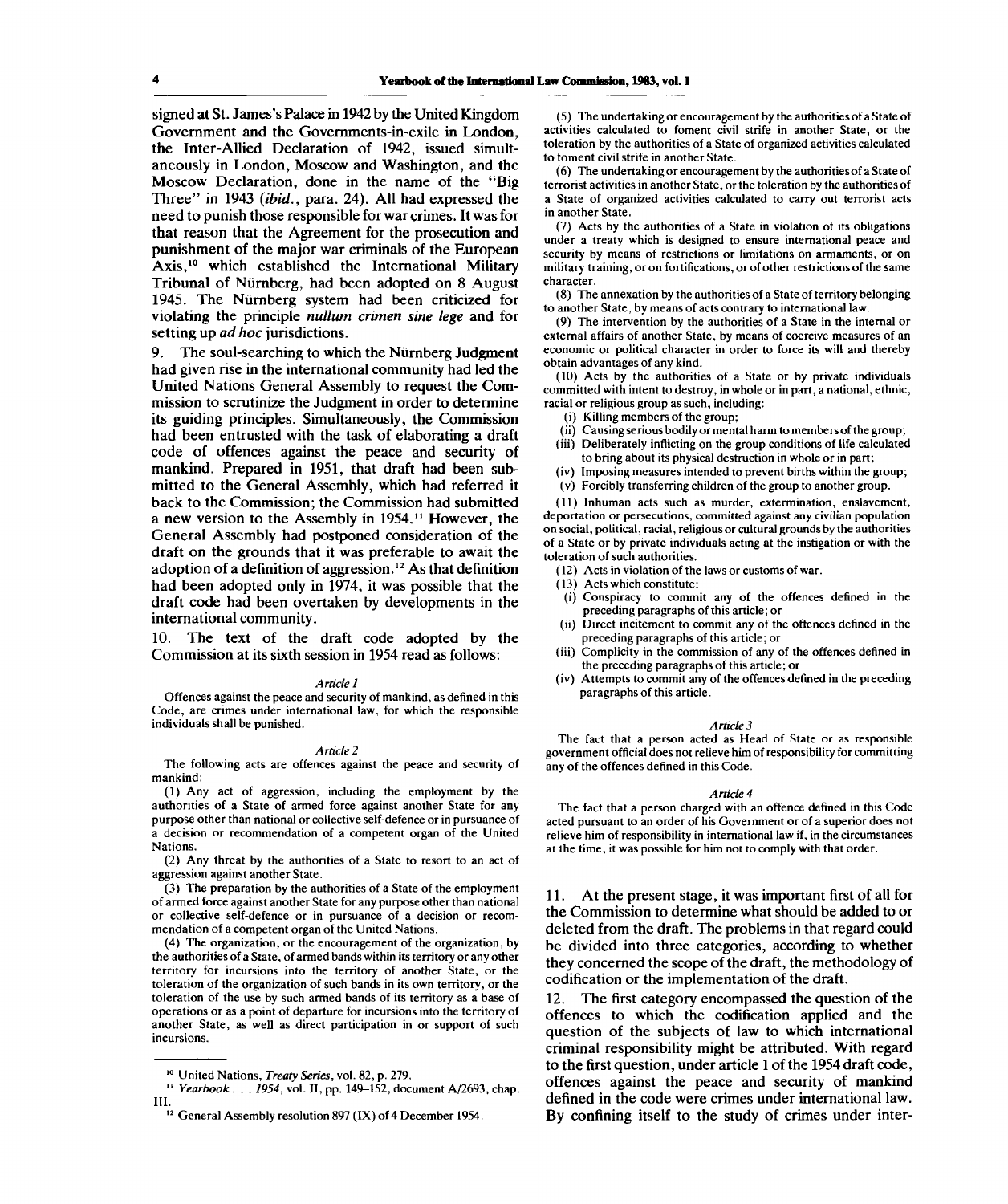national law, the Commission had taken into account only crimes that were defined directly by international law, without any reference to internal law. It even seemed to have had no desire to make its list of crimes under international law exhaustive in character.

13. Crimes under international law were indeed to be included among international crimes, which could be classed into three categories. The first were international crimes by their very nature, the ones which the Commission had perhaps had in mind when it had referred to crimes under international law. Such crimes assailed sacred principles of civilization and, as it were, fell under *jus cogens.* Aggression, genocide, racism, forced labour and colonization were to be included in that category.

14. Then there were crimes that were not international by their nature but became so by virtue of a convention or because of the circumstances in which they were committed. Modern means of communication enabled offenders to travel easily from one point of the world to another and they provided each other with assistance across national boundaries in order to escape from justice. For their part, Governments had been induced to co-operate with one another, on the basis of international conventions, for the purpose of punishing the guilty parties. Consequently, certain crimes were elevated from the national to the international level.

15. Lastly, the personality of the author of a crime under internal law could give that crime an international character. Where a State was the author of or an accomplice in a crime under internal law, that crime became international.

16. It was very difficult to make a clear-cut distinction between those three categories of international crimes, since it was possible that a crime regarded at one point in history as a crime under internal law could later be regarded as an international crime. For example, a crime under internal law such as counterfeiting became an international crime if it was committed with the complicity or connivance of a State. Similarly, crimes such as traffic in narcotic drugs and hijacking of aircraft seemed to be becoming increasingly international in nature, in view of the dangers they posed for mankind.

17. It would perhaps also be appropriate to reconsider another choice the Commission had made in 1954. It had taken the view that the draft should be limited to crimes which contained a political element and which endangered or disturbed the maintenance of international peace and security. The distinction between "political" and "non-political" depended frequently on a person's philosophical, ideological or political convictions. The world was divided into different political systems; therefore the old saying "What is true on this side of the Pyrenees becomes a fallacy on the other side" remained entirely valid. The same consideration applied with regard to time, since the fallacies of today were sometimes the truths of tomorrow. Moreover, the political element was generally considered to be a factor for making the conditions of detention more humane and it often precluded extradition. Would it not be dangerous,

in such circumstances, to invoke the concept of a political crime, when the draft concerned the authors of the most heinous crimes? Furthermore, most of those crimes were politically inspired.

18. As to the question of the subjects of law to which international criminal responsibility might be attributed, under article 1 of the 1954 draft code, any person responsible for committing a crime against the peace and security of mankind was liable to punishment. The Commission had therefore excluded the question of the criminal responsibility of other entities, notably States. In so doing, it had followed the Nürnberg Tribunal, which had stated that crimes were committed by men, not by abstract entities, and had to be punished under international law.

19. He wondered whether such a position could be upheld despite the clear tendency at the present time to consider that subjects of law other than individuals could be prosecuted for such crimes. The question of the criminal responsibility of legal entities was not posed solely in international law. Many systems of internal law admitted the concept of the criminal responsibility of legal entities, and commercial companies were sometimes tried and convicted for economic crimes. Under international law, the question was to be seen in a different light since the elaboration of article 19 of part 1 of the draft articles on State responsibility, which listed a number of offences considered to be international crimes attributable to States.<sup>13</sup> The Commission would have to find a way of harmonizing that provision with article 1 of the 1954 draft.

20. Growing numbers of writers advocated the concept of criminal responsibility of States, in addition to the individual responsibility of the leaders of those States. That theory had come increasingly to the fore as a result of the efforts of Vespasien Pella, who considered it essential that the author of the criminal act should be made to realize that it was being prosecuted not because it had been vanquished but because it was guilty. Furthermore, Pella upheld the theory of the collective will, according to which States, as human groups, had a will distinct from that of each of their members. According to that theory, which could be dangerous if carried to extremes, the concept of collective psychology conferred on a national community a direct responsibility which was distinct from that of its members. The difficulty of that argument lay particularly in the fact that it was hard to inflict on States criminal sanctions which were necessarily coercive in nature. Some had thought it possible to inflict on States penalties appropriate to their nature, such as reprimands and fines. A kind of *capitis diminutio* could also be imposed on States, one which would deny them, for example, the right to manufacture certain types of armaments. To date, however, decisions along those lines had been taken by the Governments of victorious States, not by courts. In view of the evolution in legal thinking, it

<sup>&</sup>lt;sup>13</sup> For the text of draft article 19 (International crimes and international delicts) and the commentary thereto, see *Yearbook . . . 1976,* vol. II (Part Two), pp. 95 et seq.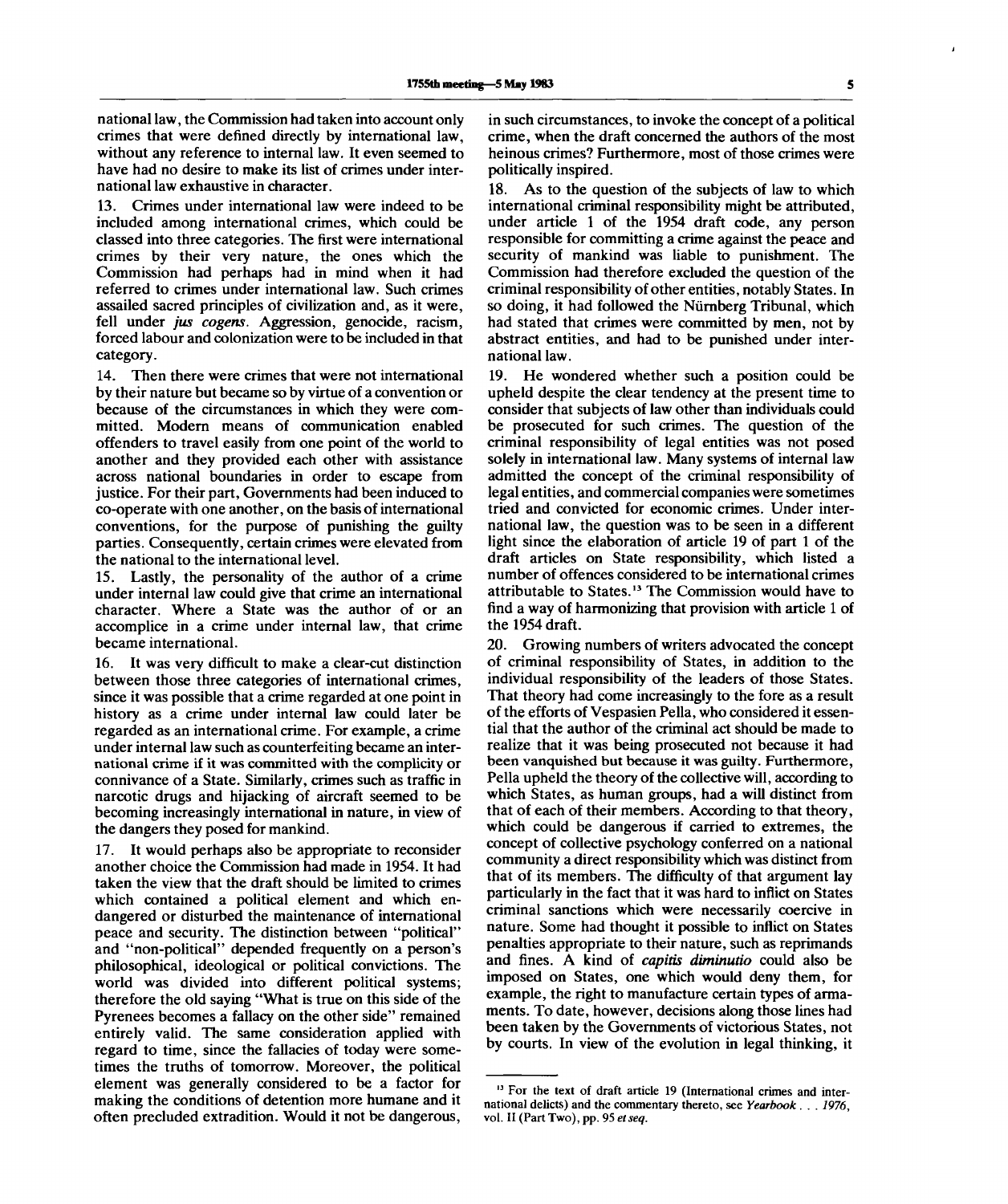would perhaps be appropriate for the Commission to re-examine the position it had taken in 1954, when it had decided to take account only of individuals.

21. As for the methodology, in 1954 the Commission had adopted a pragmatic method and had listed the offences regarded as crimes under international law, without necessarily referring to a specific criterion. Furthermore, no reference had been made to any general principle of criminal law, such as *nullapoena sine lege,* the theory of justified acts, or that of extenuating circumstances. Admittedly it could be argued that they had become general principles, and had to be respected even if they were not enunciated. Moreover, in the meantime they had been set forth in part 1 of the draft articles on State responsibility.<sup>14</sup> In the light of the evolution of *jus cogens,* it might well be asked, however, whether the Commission should not seek to formulate a criterion that would make it possible to define crimes against the peace and security of mankind. Enunciating a criterion would doubtless be a difficult task, but all of the crimes listed could then be linked to a common denominator. Although it was not possible to proceed as in the case of internal law, where most criminal codes contained a general part which defined crimes by specific criteria, it would be useful to formulate a principle making it possible to determine which were the crimes against the peace and security of mankind.

22. Implementation of the code was a question that the Commission should not necessarily have to consider. In the 1954 draft, it had expressed no views on the question and had made no mention of penalties. However, a code which did no more than define crimes without providing for penalties was not truly a criminal code. It was essential that the principle *nullum crimen sine lege* should be supplemented by the principle *nulla poena sine lege.* It was, of course, possible either to draw on the Nürnberg precedent, leaving it to the judge to establish the applicable penalties, or to refer to national legislation. In both cases, however, it was necessary to be explicit.

23. The main question in connection with implementation of the code was that of the establishment of an international criminal jurisdiction. In response to a question put to it by the General Assembly,<sup>15</sup> the Commission had said that it was possible and desirable to establish such a jurisdiction.<sup>16</sup> The General Assembly had then set up, in 1950, a committee of representatives of 17 member States which was assigned the task of preparing proposals; and in 1952 it had established a new committee, with the task of re-examining the draft prepared in 1951 by the previous committee.<sup>17</sup> In 1954,

the General Assembly decided to suspend consideration of the draft pending completion of the Definition of Aggression.<sup>18</sup> In his opinion, the matter must now be taken up, since it was not possible to imagine how a code which passed over in silence the question of penalties and of the competent jurisdiction could be implemented. Opponents of the establishment of an international criminal court considered that a Head of State or Government could not be tried before such a court unless his Government had been overthrown or his State defeated; accordingly, it would be preferable to leave the question aside. Those in favour of an international jurisdiction referred to Articles 94 and 39 of the Charter of the United Nations, which dealt, respectively, with giving effect to decisions of the ICJ and with measures under Chapter VII of the Charter. However, opponents of an international criminal jurisdiction pointed out that any such jurisdiction would contravene the principle of the sovereignty of States and that of the territoriality of criminal law. Yet if the international community considered that the situation had altered sufficiently to allow for the establishment of such a jurisdiction, it was because the principle of territoriality had become subject to certain necessary exceptions.

24. The Commission could, of course, confine itself to elaborating the code requested of it; but in order to gain the impression of doing useful work, it might find it necessary to envisage the creation of an international criminal jurisdiction. Indeed, it could well consult the General Assembly on that point. In the event of an affirmative reply, the preparation of a draft would inevitably require more time.

25. In conclusion, he wished to thank the Secretariat for its valuable assistance and to pay tribute to the memory of Jean Spiropoulos, who had been the first Special Rapporteur entrusted with the topic and whose work had served as a very useful guide.

26. The CHAIRMAN congratulated the Special Rapporteur on his masterly introduction of his first report, which raised a number of fundamental issues that called for the attention of the Commission.

# **Organization of work** *{continued)*

27. The CHAIRMAN submitted the recommendation of the Enlarged Bureau concerning the organization of the work of the session (ILC (XXXV)/Conf.Room Doc. 2); the schedule proposed by the Bureau was as follows:

|    | 1. Draft Code of Offences against the Peace and<br>Security of Mankind (item 4)                                   | $5-13$ May          |
|----|-------------------------------------------------------------------------------------------------------------------|---------------------|
|    | 2. Jurisdictional immunities of States and their<br>property (item 2) $\dots \dots \dots \dots \dots \dots \dots$ | 16-27 May           |
|    | 3. State responsibility (item 1)                                                                                  | $30$ May $-10$ June |
|    | 4. The law of the non-navigational uses of inter-<br>national watercourses (item 5) $\ldots$                      | $13-24$ June        |
| 5. | Status of the diplomatic courier and the<br>diplomatic bag not accompanied by diplo-                              |                     |
|    | matic courier (item 3)                                                                                            | 27 June-1 July      |

<sup>&</sup>lt;sup>18</sup> General Assembly resolution 898 (IX) of 14 December 1954.

<sup>14</sup>  *Yearbook. . . 1980,* vol. II (Part Two), pp. 30 *etseq.*

<sup>&</sup>lt;sup>15</sup> General Assembly resolution 260 B (III) of 9 December 1948.

<sup>16</sup> See the report of the Commission on its second session in *Yearbook . .* . *1950,* vol. II, p. 379, document A/1316, para. 140.

<sup>17</sup> See "Report of the Committee on International Criminal Jurisdiction on its session held from 1 to 31 August 1951" *(Official Records of the General Assembly, Seventh Session, Supplement No. 11* (A/2136)); and "Report of the 1953 Committee on International Criminal Jurisdiction, 27 July - 20 August 1953" *(ibid., Ninth Session, Supplement No. 12* (A/2645)).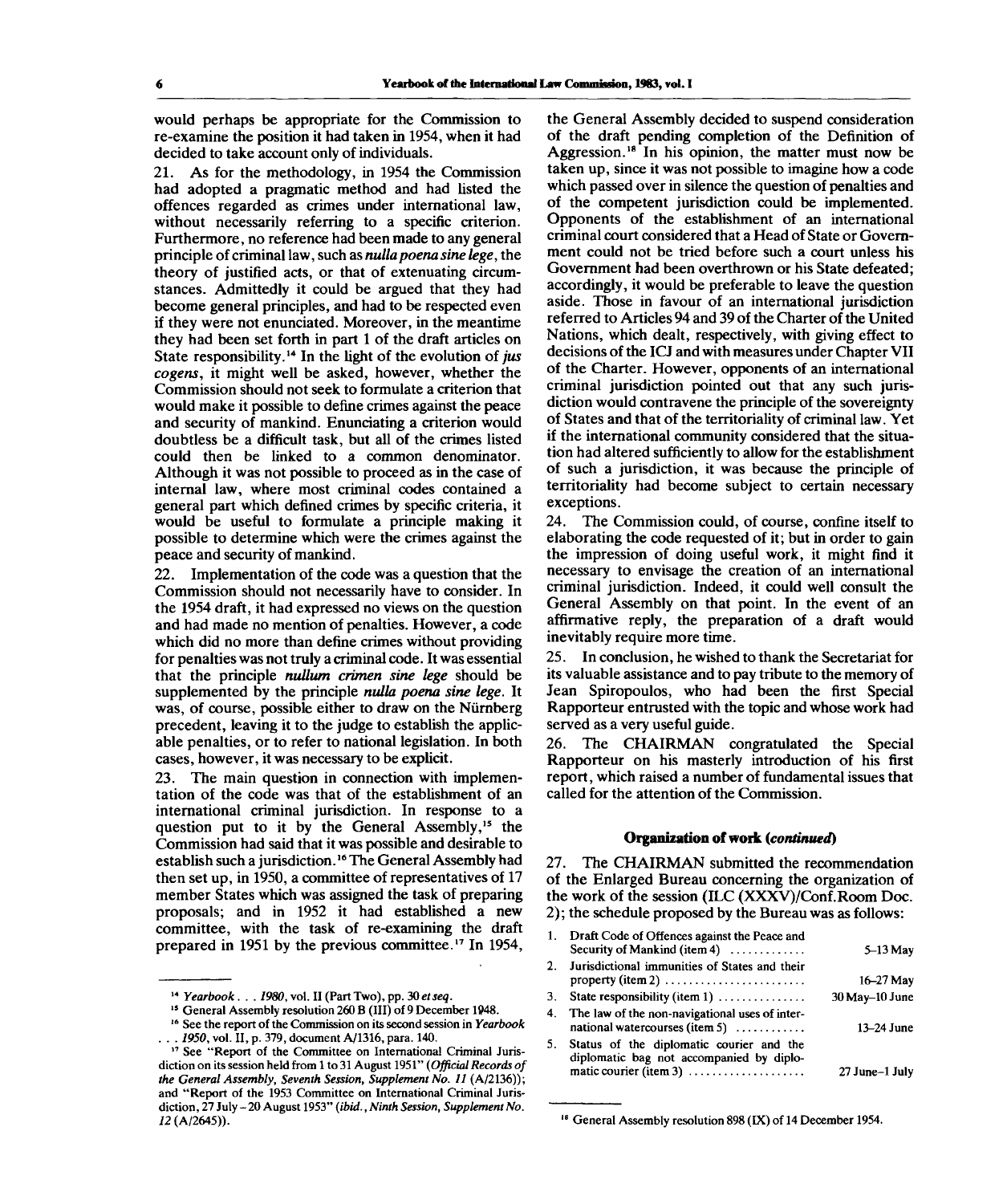| 6. | Relations between States and international<br>organizations (second part of the topic) (item                                           | $4 - 8$ July   |
|----|----------------------------------------------------------------------------------------------------------------------------------------|----------------|
| 7. | International liability for injurious conse-<br>quences arising out of acts not prohibited by<br>international law (item $6$ ) $\dots$ | $11 - 15$ July |
| 8. | Draft report of the Commission and related<br>matters                                                                                  | 18-22 July     |

28. It should be noted that the Drafting Committee still had before it a number of draft articles on the topics of jurisdictional immunities of States and their property (item 2), State responsibility (item 1) and the status of the diplomatic courier and the diplomatic bag not accompanied by diplomatic courier (item 3). The Drafting Committee thus already had quite a full workload. No provision had been made in the proposed schedule for item 8 (Programme and methods of work) because it was the custom to decide on that item in the light of the recommendations made by the Planning Group, which was traditionally chaired by the first Vice-Chairman of the Commission.

29. With regard to item 3, the status of the diplomatic courier, for which only one week had been allocated, it was the understanding of the Enlarged Bureau that some additional meetings would be devoted to it at a later stage. That could be done through the use of meetings allocated but not actually used for other topics. Furthermore, he would personally suggest the possibility of holding some afternoon meetings.

30. Sir Ian SINCLAIR said that he had no objection to the proposed schedule of work for the session, on the understanding that it was in the nature of a set of guidelines. With regard to item 4, for example, he agreed with the remark by Mr. Reuter at the previous meeting that it might prove necessary at a later stage to devote one or two meetings to that topic in order to discuss the contents of the relevant passage to be included in the report. Adoption of the schedule recommended by the Enlarged Bureau did not necessarily preclude the allocation later of one or two meetings for item 4.

31. The CHAIRMAN said that allowance should, of course, be made for the contingency mentioned by Sir Ian Sinclair. Every effort should be made by the Commission to give the fullest possible consideration to the various items on its agenda within the time available to it. He urged members to exercise some discipline with regard to the length of their statements. For his part, he would confine his own remarks in a personal capacity to that which was absolutely necessary, such as a point not mentioned in the course of the discussion.

32. Mr. DIAZ GONZALEZ said that, in principle, he approved the programme of work under consideration, but stressed its purely indicative value. The Commission should not seek to study each and every topic in detail, for it was clear, if not from the resolutions of the General Assembly then at least from its discussions, that the Commission should study certain topics as a matter of priority. Some were in the process of being concluded, while others, such as that of international watercourses,

still required considerable work. The Commission should therefore concentrate on the topics on which progress was being made, such as that of the diplomatic bag, and those which should be studied as a matter of urgency.

33. The CHAIRMAN said that there was considerable merit in what Mr. Diaz Gonzalez had said. However, the Enlarged Bureau, in its recommendation to allocate one week to the status of the diplomatic courier (item 3), had taken into account the fact that 14 articles on that topic were now pending in the Drafting Committee. As for the topic of State responsibility (item 1), there were also some articles before the Drafting Committee. Lastly, it should be borne in mind that the decisions of the Enlarged Bureau did not in any way prejudice the priority given by the General Assembly, or by the Commission itself, to any topic.

34. Mr. BALANDA, referring to the possibility that the Commission might hold afternoon meetings, observed that afternoons were generally set aside either for meetings of the Drafting Committee or for the study of documents by members of the Commission. Like Mr. Diaz Gonzalez, he was of the opinion that the Commission should examine in detail the topics that it did take up. Rather than try to consider everything rapidly, it was preferable to try to produce work of good quality.

35. The CHAIRMAN explained that his suggestion for possible afternoon meetings had been made on the understanding that any such meetings would never coincide with meetings of the Drafting Committee. Some afternoon meetings might also be necessary to compensate for the impossibility of holding meetings on certain official holidays.

36. Mr. BARBOZA stressed the provisional nature of the programme under consideration. The Commission had always set out the main outlines of its programme, modifying it in accordance with the progress of its work. In addition to the difficulties already mentioned, there was also the need for a second examination of the topics on the agenda. During consideration of the Commission's report in the Sixth Committee of the General Assembly, the impression had been gained that the Drafting Committee was somewhat behind in its work. The Drafting Committee's task was likely to be particularly difficult during the current year. He did not think that it would be possible for the Commission to hold afternoon meetings, in view of the need for members to study the reports that were to be considered and for the Drafting Committee to have afternoons available in order to carry out its task.

37. Mr. USHAKOV said that the programme of work recommended by the Enlarged Bureau seemed acceptable, inasmuch as it would be possible to modify it in the course of the session.

38. Sir Ian SINCLAIR said that the points raised by Mr. Diaz Gonzalez were important and merited discussion, possibly within the framework of the Planning Group rather than in connection with the recommendation of the Enlarged Bureau now under consideration. He hoped that the recommendation did not preclude the possibility